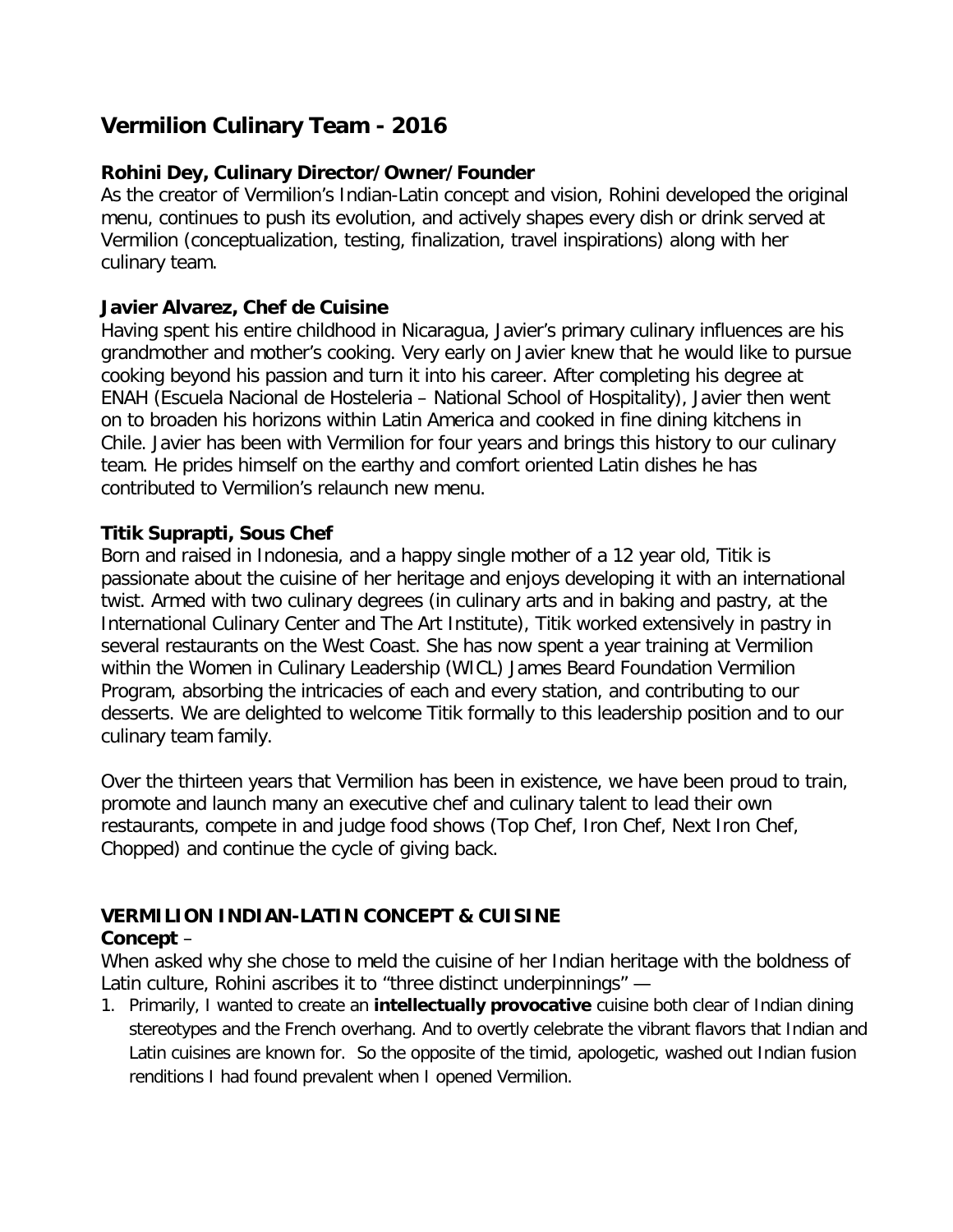- 2. Vermilion's melding draws heavily from the tropical and geographical **overlap of ingredients, herbs and spices** across India, Spain & Latin America – such as coconut, tamarind, mango, lychee, papaya, beans, rice, guava, plantain, cilantro, lime, corn, rice, beans and chickpeas, saffron – all utilized extensively in both cuisines.
- 3. The Indian-Latin concept of Vermilion is also based on deep **historical cross-flows** and culinary influences of the Persians, Moors, Spanish, Portuguese, and waves of direct migration. Persian cuisine has shaped centuries of Mughal regimes in India (all the Tandoor fare, kababs, and naans and rich nut based north Indian gravies). And over seven centuries of Moorish occupation of Spain, percolated through the rest of the New World Latin America (bringing ingredients such as sharbats/agua frescas, pullao/pilaf/paella, cilantro, mint, cumin, cloves, saffron, rose, nuts). The Portuguese occupied parts of the western Malabar coast of India for over four centuries (bringing chili pepper and potato to India!) and Brazil's Bahian region as well. Indian migration to large parts of Central and South America has created a further cross-pollination of cuisines.

Our goal at Vermilion is to offer a cuisine that is assertive and memorable. On the spectrum between finesse and satisfying, we have consciously chosen to lean towards the latter. This is not about being pretentious or creating an ode to our kitchens. We seek to celebrate the boldness and warmth of both these cultures in an upscale sensual ambiance.

### **Cuisine** -

There are three sources of inspiration for Vermilion's indian-latin cuisine, developed by Vermilion's culinary teams across NYC and Chicago with Rohini:

- 1. **Original vision**: Rohini's original business plan and vision for the restaurant included many items such as the Tandoori skirt steak, Tamarind ribs, Empanadas, Ceviche, and the Lobster Portuguese. Some staples on the indian section of the menu draw from her childhood across India (kababs, naans, north indian dhaba fare – the tiffin butter chicken, chaats pani puri).
- 2. **Research and tastings**: Both kitchen teams across NYC and Chicago are continually innovating and researching new dishes.
- 3. **Ongoing travels**  Rohini is continually traveling and drawing inspiration from travels to Sri Lanka, Kerala, Rajasthan, Brazil, Peru, Argentina, Chile, Ecuador, Costa Rica, Puerto Rico, Trinidad & Tobago, Mexico, Spain (Brazilian caldeirada, Peruvian ceviche, Chimichurri steak).

These innovations are also reflected in Vermilion "herb & spice" cocktail program and the boutique global wine list, with an emphasis on Latin wines.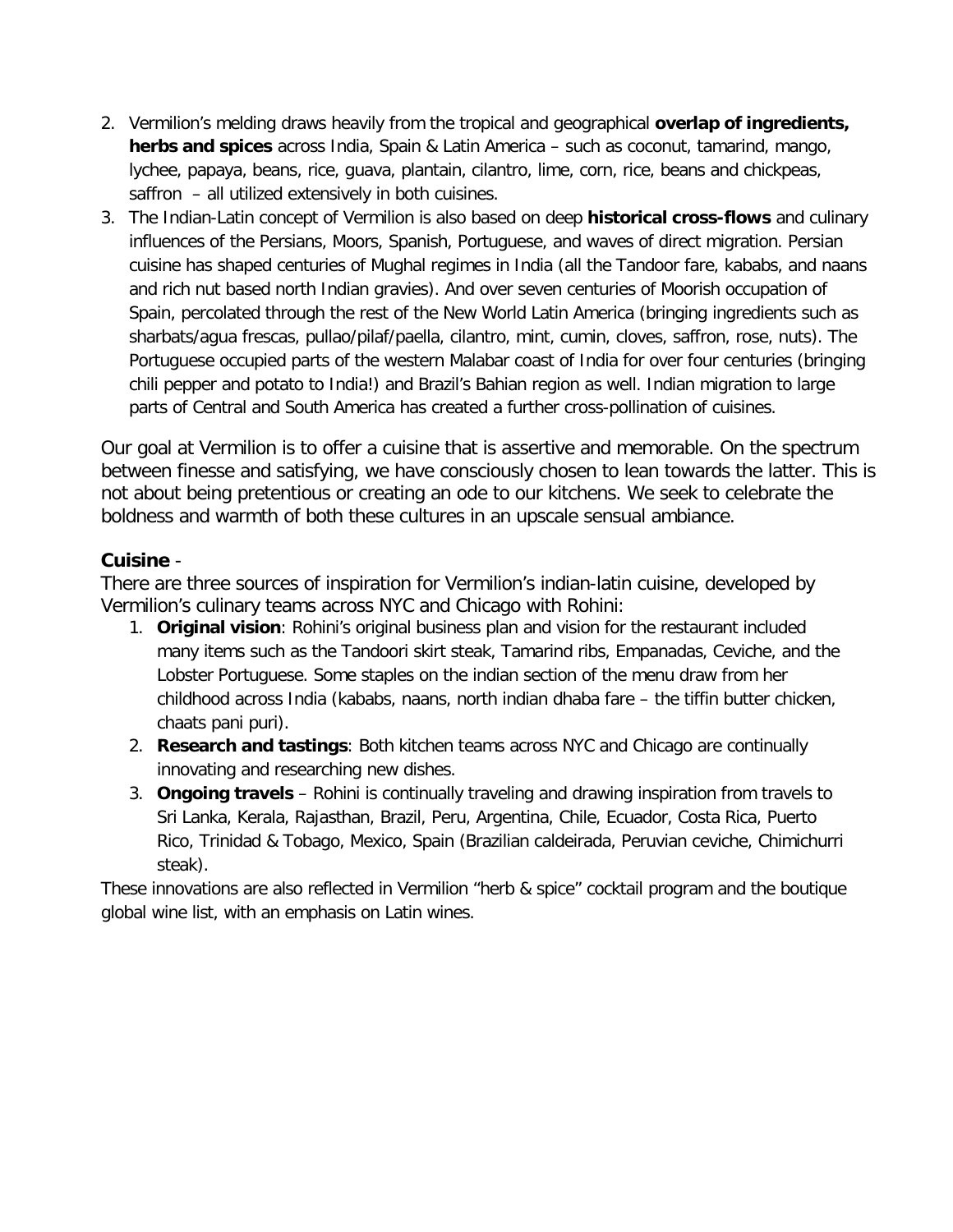#### **BIOGRAPHY**

#### **rohini dey, ph.d. owner/founder/culinary director vermilion nyc & chicago**

A leading restaurateur, a proponent of Indian cuisine with her unique Latin twist, and an avid supporter of women – former economist and management consultant Rohini Dey straddles the worlds of business and philanthropy across the US and India.

Rohini's career spans several phases:

- She taught in *Academia* and has a Master's degree in Economics from the Delhi School of Economics, and a Doctorate in Management Science from the University of Texas. Her dissertation was on the impact of foreign direct and portfolio investment flows on economic growth and development. She published on corporate governance.
- She worked at the *World Bank* in Washington, D.C. where she managed projects in foreign investment and coauthored a book on infrastructure privatization.
- At *McKinsey & Co*., Rohini's management consulting project experience and knowledge development spanned a range of industries with a focus on growth.
- As an *Entrepreneur*, Dey has combined her business credentials with her passion for food by establishing restaurants in Chicago and the heart of Manhattan.
- As a *Writer*, she wrote a series on restaurants "From the Gut" for the Chicago Sun Times Splash celebrity page, she writes for Huffington Post, she has written op-eds for Crain's Business, and on Indian cuisine as a soft power for Reimagining India (McKinsey collection of essays).

Rohini was inspired to break away from her management consulting career by a desire to go entrepreneurial and a conviction that Indian cuisine in the United States was either confined to stereotypes, or timid and washed out. Rohini created and developed the Vermilion indian-latin concept and cuisine. She led the spectrum of entrepreneurial activities across her NYC & Chicago entities. As founder, owner and culinary director of Vermilion, Rohini oversees the operations and culinary evolution of her restaurants.

Since inception, Vermilion has been acclaimed as "Best New Restaurant" by *Chicago Magazine*, *Travel & Leisure*, *Town & Country*, *USA Today*, *Bon Appetit*, *Wine Enthusiast, 3 stars Tribune* among others. For it's pioneering cuisine, woman-led team and Rohini's entrepreneurial journey, she and Vermilion have been profiled in *The Financial Times, Time, Oprah Magazine*, *Fortune*, *FSB*, *Business Week*, *Esquire*, *Crain's, Sante, Shelter, Chicago Tribune*, *Wall Street Journal*, *New York Times, BBC World, CBS News, NBC, Business Today, More* among others. Rohini was awarded the "Woman of Distinction" award by Children's Hope, Woman of Distinction by Varli Culinary awards, and "Entrepreneur of the year – India" by the City of Chicago. Rohini was selected by the *Economic Times* as one of the thirteen "Overseas Indians set to shine even more." She is on the Board of Trustees and the National Advisory Board of the James Beard Foundation, a member of the US State Department Diplomacy Culinary Initiative, and on The Advisory Council of the Illinois Restaurant Association.

As a woman restaurateur, Rohini is a staunch supporter of women in business and mentorship and education of girls on a global level. She co-founded the James Beard Foundation Vermilion Women in Culinary Leadership Program (WICL), backed by a roster of incredible restaurateur-mentors and celebrity (CFW) "Chefs for Women." She founded the non-profit MSEdG-Educate Girls Globally to which all her writing proceeds go. Dey is an active member of The Chicago Network (TCN), International Women's Forum (IWF), the Women's Forum of New York (WFNY), and the Economic Club of Chicago (ECC). She actively hosts and has served as a keynote speaker for business conferences and lifestyle events across innovation, culinary, entrepreneurship, and women in business. Rohini stays connected to academia by engaging actively with the Entrepreneurial departments of leading Business Schools (University of Chicago, Kellogg, Columbia University).